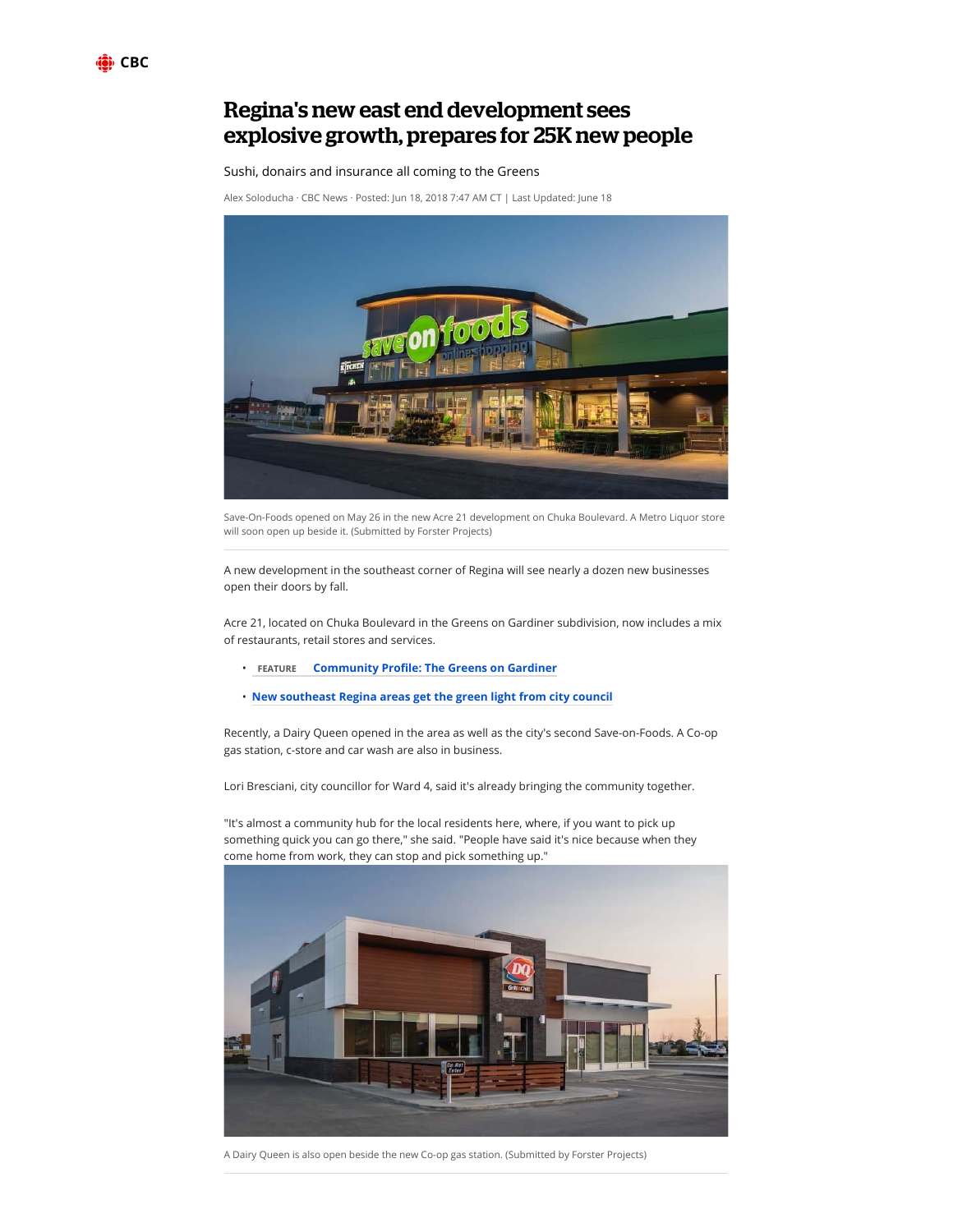Forster Projects, run by president Blair Forster, is a partner in the Acre 21 project. He said the company took the rezoning application for the Acre 21 land to council about 18 months ago.

Forster said Acre 21 fits the City of Regina's plan of developing complete communities with a bit of everything for everyone including residential, employment and shopping.

"We identified a long time ago that southeast Regina was underserved from a retail perspective," he said. "Being residents in that neighbourhood for many years, we knew that our neighbours and ourselves had to go all the way to Victoria Avenue to source any services in the community and there was pent-up demand for anything closer."

Adding to the businesses that are already open, the area is also set to get a Metro Liquor Store, Shoppers Drug Mart, Dairy Queen, McDonald's, Boston Pizza, Popeye's Chicken and a Domino's Pizza. Local to Regina, there will be Acre 21 Dental Clinic, Knight Archer Insurance, Prairie Donair, and a family-owned sushi restaurant.

"Our philosophy on all of our projects is to have a strong mix of local and national tenants," Forster said. "The national tenants are great to get a broader, regional draw but the local tenants, we feel, are what bring that unique aspect to the project and get a lot more community engagement with their tenancy."



11 new businesses are set to open in the Acre 21 development by October 2018. (Forster Projects)

Forster said most of the businesses will be open before the end of October. That will complete phase one, taking up 11 of 21 acres.

## **More residential units on the way**

Phase two is scheduled to start construction in the spring of 2019.

Forster said he wants to bring in more retail stores and more amenities, like a yoga studio, gym and bank. He said a water feature is planned on the south of the site, with restaurant patios overlooking it.

Phase two plans also include mixed-use buildings, with residential units above retail.

It's a growing community. In fact, within 10 years it's predicted to have 25,000 residents, Bresciani said.